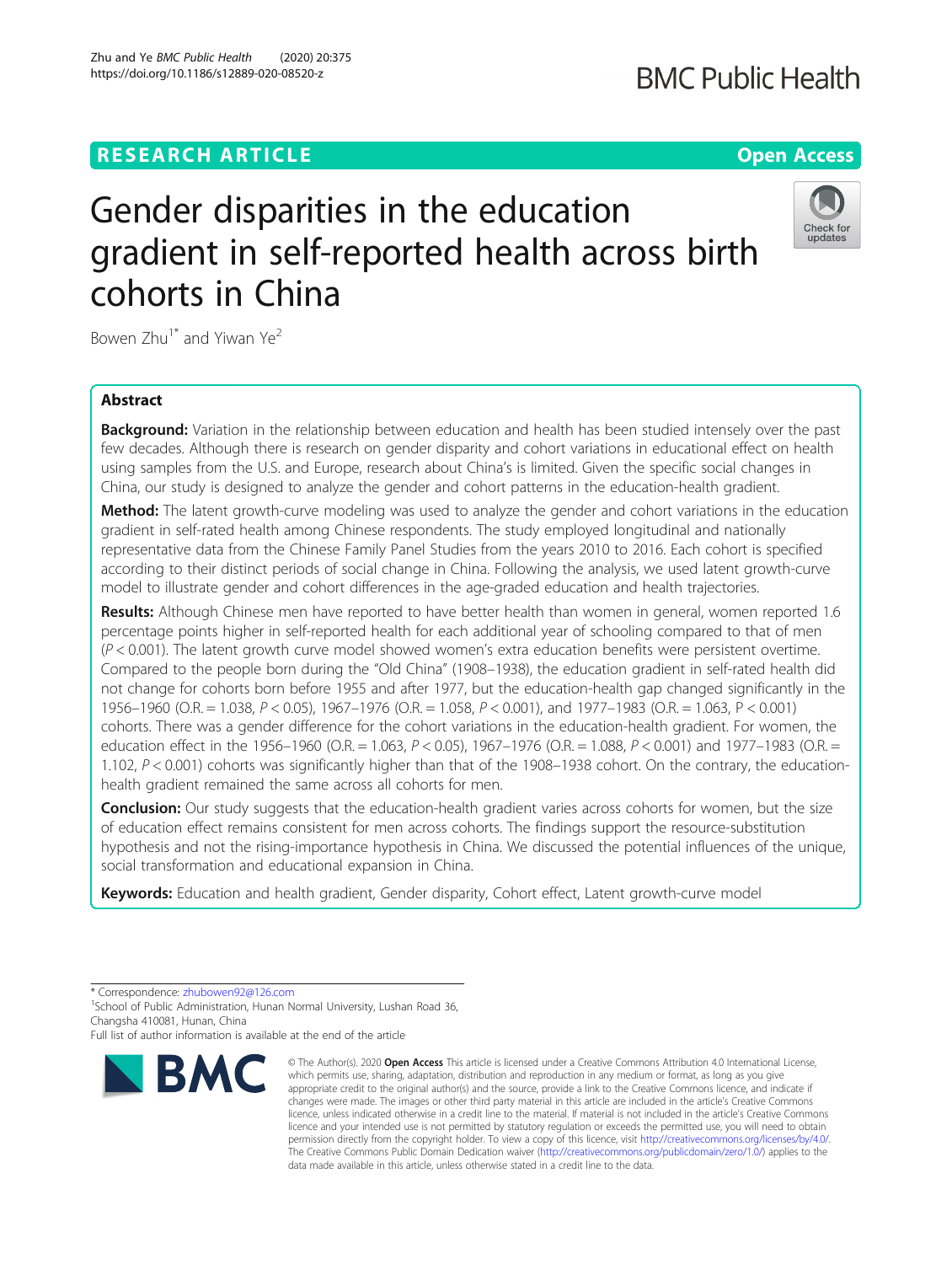## Background

Over the past few decades, the relationship between education and health or education-health gradient has been studied intensely. Education was found to affect health directly and indirectly through increasing income and improving job outcomes  $[1, 2]$  $[1, 2]$  $[1, 2]$  $[1, 2]$  $[1, 2]$ , enabling a healthy lifestyle and strong social support [\[3](#page-9-0)], supporting a sense of control in life, enhancing confidence in problem-solving, and strengthening the ability to cope with stress [\[4](#page-9-0), [5](#page-9-0)]. Although education's positive effects on health are wellstudied, it is also important to analyze which population subgroup benefits more from it and which group does not as well as if there are any changes in the educationhealth relationships across birth cohorts.

The gender gap in health attracts considerable attention from researchers [[6](#page-9-0)–[12](#page-9-0)]. Their studies show that men tend to report better health experiences and outcomes than women despite higher life expectancy for women versus men. Social factors – underlying social advantage or disadvantage - rather than biological factors are identified as primary explanations for the gender difference in health [\[13](#page-9-0), [14\]](#page-9-0). Despite advances in gender equality over time, women remain socially and economically disadvantaged in comparison with men, and there are still substantial limits in access to health-related re-sources for women [[15](#page-9-0), [16\]](#page-9-0). Compared with men, women face restricted opportunities for paid employment, higher wages, fulfilling work, and authority in the workplace [[10](#page-9-0)]. According to the 'resource substitution hypothesis' proposed by Ross and Mirowsky [\[9](#page-9-0), [10](#page-9-0)], resource substitution exists when having multiple resources make outcomes less dependent on the presence of any specific resources and it implies that education's influence on health is greater for persons with fewer alternative resources than it is for the more advantaged. Women's disadvantaged status means that they generally have fewer resources than men. According to the resource substitution hypothesis, women depend more heavily on education to improve their health. The present paper examines whether the resource substitution hypothesis is supported and whose health benefits more from education in the Chinese context.

Social transformation also shapes the relationship between education and health. Throughout the twentieth century, significant social changes have occurred in many countries around the world, especially in developing countries like China. Due to dramatic social changes that shape cohort differences, both the 'rising importance hypothesis' [[17](#page-9-0)], and the 'diminishing health returns hypothesis' [\[18](#page-9-0)–[20\]](#page-9-0) have been tested. The rising importance hypothesis suggests the positive education effect on health increases across birth cohorts, whereas the diminishing health returns hypothesis suggests the education effect diminishes across birth cohorts. Subsequent findings on gender difference and cohort variation reveals both gender and cohort-specific social context shapes education gradient in health. However, these findings are based on the Western democratic context – using data from the U.S. and Europe [[17](#page-9-0)–[22](#page-9-0)]. Empirical work on gender and cohort effect and the education-health gradient are often absent in the Chinese context, especially after the educational expansion therein. Our study is to expand on the knowledge if similar gender and cohort patterns of education-health gradient occur in the Eastern communist state.

Compared to the U.S. and Europe, the association between education and health-related resources was more complicated in China due to its drastic socio-political transformation – such as the civil war (1946–1950), the Great Famine (1959–1961), the Cultural Revolution (1966–1976), and Economic Reform (1979–1989). In U.S., the positive relationship between education and income had intensified over the years [[23](#page-9-0)], and growing income difference due to education further increased the health gaps in recent cohorts [\[21\]](#page-9-0). In Europe, from 1960s onward, participation in higher education had increased, however, the massive growth in tertiary education has not been accompanied by an equivalent growth in the labor market [[18,](#page-9-0) [19](#page-9-0)]. Unlike their Western capitalist counterparts, China prior to the marketization reform in 1979 was a collective economy where the government assigned salaries and occupations to individuals, making educational attainment irrelevant for job acquisition [[24](#page-9-0)]. During the Reform and Opening-Up periods, it was not uncommon for people without higher education to earn high wages, thereby explaining the weakness of the education-income relationship. However, from 1992 to 2004, the wage returns to education rose steadily and then stagnated, and ultimately declined from 2004 to 2009 due to the educational expansion [\[25](#page-9-0)].

Not only was the gendered relationship between education and health-related resources in China idiosyncratic, but also the cohort variations in education. From 1966 to 1976, the Cultural Revolution had a devastating influence on education, especially for higher education as demonstrated by the college entrance examination system shutting down during that period [\[26\]](#page-9-0). According to the Chinese Educational Statistical Report, there were only 0.85 million college graduates in China in 1999, but four years later, the number of graduates rose to 1.88 million. By 2017, there were around 7.36 million college graduates in China [\[27](#page-9-0)]. The likelihood of female high school students getting into colleges had been reported to be the similar to that of male high school students [[28\]](#page-10-0). However, the significant educational advancement in China resulted in a market devaluation of educational credentials, and the influx of college credentials also made the labor market more competitive [[29](#page-10-0)]. Gender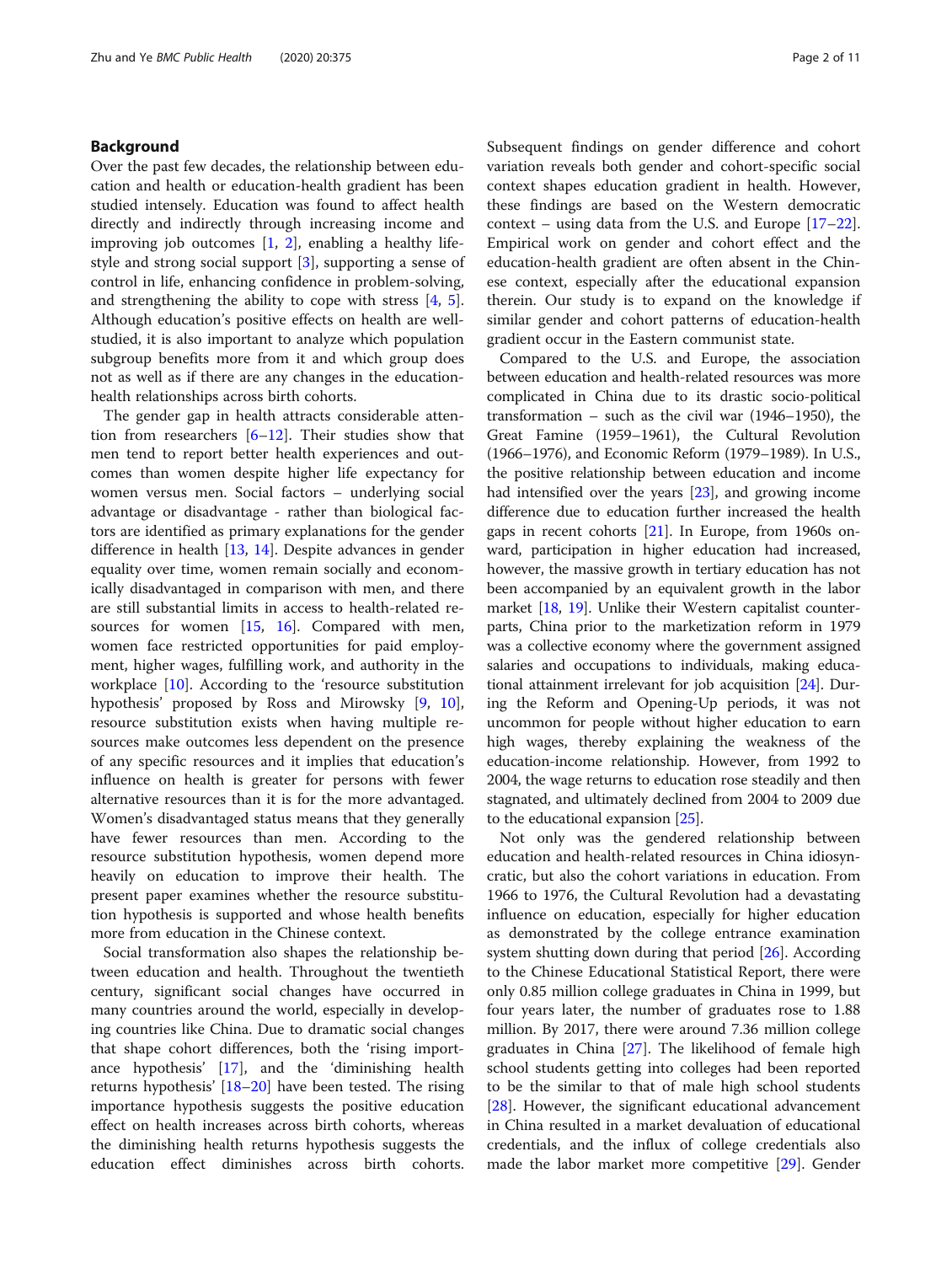gap in education was also influenced. It was not until the policy implementation of higher education expansion in 1999 that increased the opportunity of receiving a college education and narrowed the gender gap in educational attainment [[30](#page-10-0)]. However, the gender gap in receiving formal education, junior high school persists [[28\]](#page-10-0). Additionally, urban female residents received more benefits from the education expansion, and gender inequality in education even increased in rural areas [[31\]](#page-10-0). These social upheavals and policy changes in China occurred at different time points, and therefore their influences may vary for birth cohorts who came of age in different historical periods. This study aimed to examine the education-health gradient from both gender and cohort perspectives in the Chinese context.

Data from the Chinese Family Panel Studies (CFPS) are used to answer the following research questions: (1) Is the education benefit in health larger for men or women? I.e. will 'resource substitution hypothesis' be proved in China? (2) Is there any inter-cohort variation in the association between education and health? I.e. will 'rising importance hypothesis' or 'diminishing health return hypothesis be supported in China? (3) Is there any gender difference in inter-cohort variations in education-health gradient?

## Methods

Our analytic strategy includes two steps. Firstly, we present the descriptive statistics of our analytic samples to illustrate the characteristics of our main variables of interests, namely self-rated health, education years, gender, and other keys covariates. Secondly, we used the latent growth rate model to test the beforementioned hypotheses. This model allows us to examine the statistical significance of education effect on health across gender and cohort groups while controlling for covariates, within individual change, and other unaccounted random errors.

## Sample

We used four waves of Chinese Family Panel Studies data (2010, 2012, 2014, and 2016) from a nationally representative survey of adults aged 18-years and older. The surveys were administered by the Institute of Social Science Survey at the Peking University of China and were designed to study the historical change of society, economy, population, education, and health in China. The survey used computer assisted personal interview to collect panel data at the individual, household, and community levels. Respondent selection was guided by implicit stratification and multi-stage probability proportional to size (PPS) sampling. The unit in the first sampling stage was a county, the unit in the second stage was a neighborhood committee, and the unit in the final stage was a family household. In the first two sampling stages, the official administrative division data were used to select the counties and neighborhoods, and the households were sampled using the cyclic isometric method with random starting points. The panel design provides an opportunity for cohort analysis of social and economic change over time. We identified the sample of adults aged 22 years or older in 2010 as the baseline cohort, and the working sample consists of 23,706 individuals in 2010, 26,094 individuals in 2012, 25,724 individuals in 2014, and 25,084 individuals in 2016. In total, there were 27,580 unique respondents and 100,608 observations between 2010 and 2016. The percentage of individuals surveyed four to six times is 65.89%, and the percentage of individuals surveyed only three times is 34.11%.

## Variables

The self-reported health variable measures respondents' subjective assessment of their health. Respondents were specifically asked, 'How good is your health in general?' The Likert scale in 2010 includes the response options of 'very bad,' 'bad,' 'a little bad,' 'fair,' and 'good.' We coded the first of these four items as '0' and "good" health as '1.' The Likert scale from 2012 to 2016 includes the response options of 'bad,' 'fair,' 'little good,' 'good,' and 'very good.' The first two items are coded as '0,' and the last three answers are coded as '1.' The self-reported health measure is regarded as a valid and reliable measure of health as it encompasses the subjective experience of fatal and nonfatal diseases and the general feeling of well-being  $[3, 32]$  $[3, 32]$  $[3, 32]$  $[3, 32]$ . The self-reported health variable is highly correlated with objective measures of health, such as mortality, morbidity, or diagnosis from a clinical exam. The self-rated health measure is a salient pre-dictor of morbidity and mortality [\[33\]](#page-10-0), and an even stronger predictor of physical health, mortality, and chronic diseases [[14\]](#page-9-0).

Education was measured by asking, 'What is the highest degree you have completed?' Respondents could select one of the following answer categories: 'not received education,' 'primary school,' 'junior high school/professional high school,' 'senior high school,' 'junior college,' 'college,' and 'undergraduate.' For individuals who were still attending school, they were asked which year they attended at the time of the survey. The answers ranged from 0 years to 22 years. Given that adults aged 24 years or younger may not have completed their educational careers by the time they were surveyed, we selected samples with respondents aged 22 years or older in an attempt to avoid assessing effects of education on health prematurely [\[21](#page-9-0), [34\]](#page-10-0).

The cohort variable was constructed by asking, 'Which year was you born?'. Based on the birth year, we constructed eight birth cohorts based on historical periods of social change in China during respondents' formative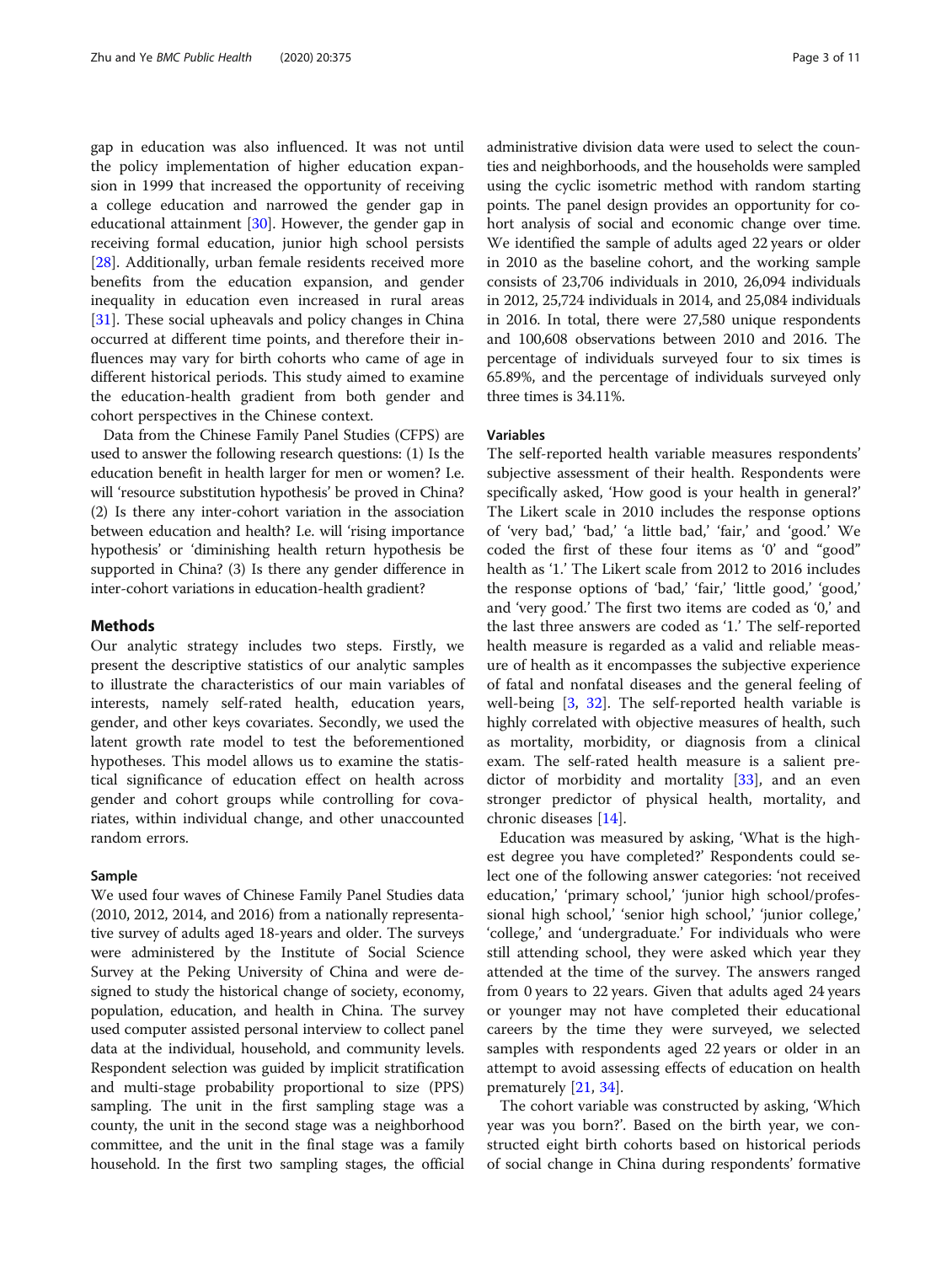years beginning at age 10. The cohorts included the Children of Old China who were born before 1939, the Children of New China (1939–1946), the 'Lost' Generation (1947–1955), the Children of Early Cultural Revolution (1956–1960), the Children of Late Cultural Revolution (1961–1966), the Children of Economic Reform (1967– 1976), the Children of Early Opening-Ups (1977–1983), and the Children of Late Opening-Ups (1984–1994) [\[35\]](#page-10-0).

Additionally, employment status, family income, and frequency of physical exercise were important factors affecting health [\[36,](#page-10-0) [37](#page-10-0)], so we used them as control variables. For employment status, we used the 'not employed' answer as the reference category. We used average family annual income to measure economic background. Family income variable consists of operating income, wage, transfer income, property income and other income. The frequency of physical exercise was measured by asking, 'how often do you exercise in the last month?' The answer options ranged from 'never,' 'one time a month,' 'two or three times a month,' 'two or three times a week, and 'almost every day,' and they were coded as 0 to 4 respectively. Table 1 show the descriptive statistics of variables.

### Models

In this study, we want to estimate how education effect change within individuals (over survey waves) and between individuals (between male and female, and across birth cohorts). We used latent growth curve model (LGM) rather than a regular hierarchical model, because a multilevel model cannot map the age sequence of selfrated health for short-term panel data. A hierarchical model treats survey waves as period effects instead of treating them as continuous age graded trajectories [\[38](#page-10-0)]. Since CFPS is a longitudinal data, the latent growth curve model is appropriate to study both betweenperson and within-person changes. In our case, LGM estimates cohort variations in health across age groups as well as within-individual age trajectories over the four survey waves [[39,](#page-10-0) [40](#page-10-0)].

Like other structural equation modeling, the latent growth curve modeling has two main components – the first component is the fixed effects (i.e. the coefficients) and the second component is the random variation, which estimates the amount of health variation that is unexplained. For LGM, the fixed component is further divided into two parts. First part is the intercepts component which estimates the between-individual differences in health across cohorts, gender, age groups. The second part is the slopes or growth rate component which estimate within-individual health trajectories over time, i.e. across survey waves. In practice, LGM treats individual respondents as groups and survey waves as the age sequence vectors. LGM first conducts a series of

|                     | Table 1 Descriptive Statistics of Variables in the Analytic |  |  |  |  |
|---------------------|-------------------------------------------------------------|--|--|--|--|
| Sample <sup>1</sup> |                                                             |  |  |  |  |

|                                | Frequency | Percent                   |
|--------------------------------|-----------|---------------------------|
| Gender                         |           |                           |
| Female                         | 14,017    | 50.8%                     |
| Male                           | 13,563    | 49.2%                     |
| Self-rated health              |           |                           |
| Good Health                    | 22,450    | 81.4%                     |
| Poor Health                    | 5130      | 18.6%                     |
| Education Level <sup>2</sup>   |           |                           |
| Less than MS $(1~1)$ years)    | 13,977    | 50.7%                     |
| Middle School (< 12 years)     | 8078      | 28.5%                     |
| High School (12 years)         | 3396      | 12.3%                     |
| Beyond HS (> 12 years)         | 2129      | 7.7%                      |
| Employed or Not                |           |                           |
| Employed                       | 11,970    | 43.4%                     |
| Not Employed                   | 15,610    | 56.6%                     |
| Never                          | 5212      | 18.9%                     |
| Frequency of physical exercise |           |                           |
| One time a month               | 303       | 1.1%                      |
| Two or three times a month     | 952       | 3.45                      |
| Two or three times a week      | 2455      | 8.9%                      |
| Almost everyday                | 18,672    | 67.7%                     |
|                                | Mean      | <b>Standard Deviation</b> |
| Age                            | 49.6      | 14.323                    |
| Education year                 | 6.9       | 4.677                     |
| Log Family income              | 8.7       | 1.111                     |
|                                |           |                           |

<sup>1</sup>This table reports sample statistics of 27,580 unique respondents <sup>2</sup>The education level variable is for descriptive purpose only. We used the continuous variable (Education Year) in the analysis

regression for all 100,608 individuals, where each individual has a regression line based on at least 3 age sequence observations. And each individual regression line has two parameters - an intercept and a slope. Then, LGM uses those intercepts and slopes to estimate the parameters for the entire sample.

Since self-reported health is a dichotomous variable in our study, the functional form for our linear growth curve model is a logistic regression, which estimates the probability of being in good health, adjust for withinperson differences at the slope level or level 1 and adjust for between-person changes at the intercept level or level 2. This model estimates the gender differences for both cohort variations and age trajectories in the association between education and health over the life course. We formulate a series of linear growth curve models using HLM 7.1 software. The full model (Model 4) that controls for all interaction terms and covariates is described as follows: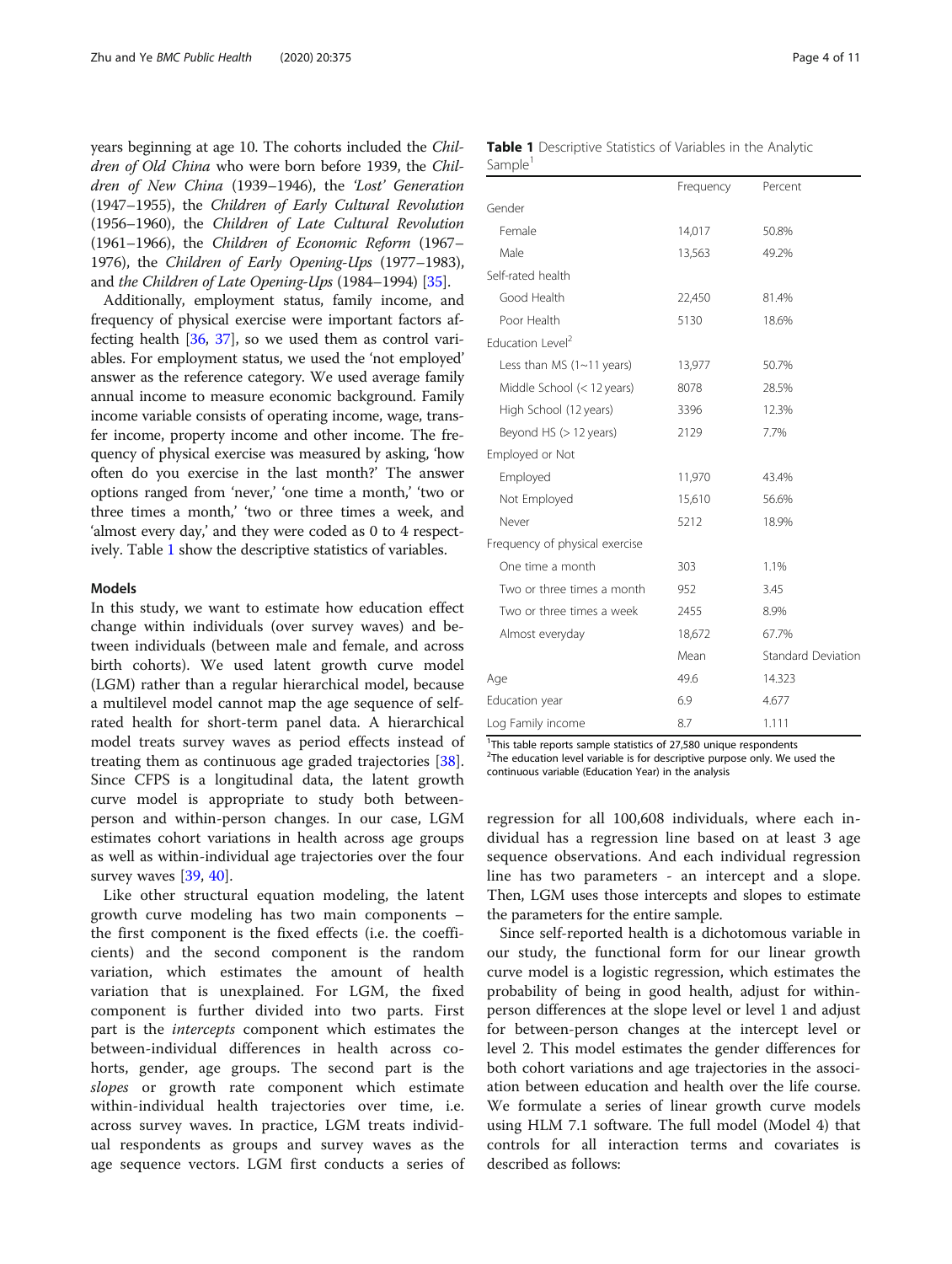The level-1 model characterizes within-individual change across survey waves after controlling for a series of variables at level-1.

$$
log\Big[\phi_{t,i}/(1-\phi_{t,i})\Big] = \eta_{t,i} = \pi_{0,i} + \pi_{1,i}*(T_{t,i})
$$

Where  $\phi_{t,i}$  is the probability of self-rated health for individual *i* at time *t* (i.e., survey wave),  $\pi_{0,i}$  is the intercept component, and  $\pi_{1, i}$  indicates the linear growth rates or the slope component.  $T_{t,\;i}$  denotes the difference between the current survey year and the reference survey year (i.e., 2010).

The level-2 model estimates the between-individual change in health with age and assesses whether there are patterns in the association between education and health in the age trajectory for gender across different cohorts. Level-2 consists of an intercept component that measures fixed effects for all individuals and a slope equation (i.e., linear growth rate) that measures the changes in fixed effect over time.

The intercept  $\pi_{0, i}$  equation is expressed as the following:

$$
\pi_{0,i} = \beta_{0,0} + \beta_{0,1} Age_i + \beta_{0,2} Age \cdot Sq_i + \beta_{0,3} Male_i \n+ \beta_{0,4} Edu_i + \beta_{0,5} (Male_i * Edu_i) \n+ \beta_{0,j} \sum_{j=6}^{12} Cohort_i + \beta_{0,k} \sum_{k=13}^{19} (Cohort_i * Edu_i) \n+ \beta_{0,20} Income_i + \beta_{0,21} Employee_i \n+ \beta_{0,22} Exercise_i + \gamma_{0i}
$$

Where  $\beta_{0,0}$  denotes the overall probability of reporting the health of all individuals across survey waves.  $\beta_{0,1}$ to  $\beta_{0, 19}$  are the fixed coefficients, including the main effects of age, age squared, gender, education, and cohort, and the interaction effects between gender and education and between cohort and education.  $\beta_{0, 20}$  to  $\beta_{0, 22}$ denote coefficients for level-2 covariates: family income, employee status, and frequency of physical exercise.  $\gamma_{0i}$ denotes the variance component for the fixed intercept equation.

The linear growth rate of the period  $\pi_{1,i}$  equation is expressed as the following:

$$
\pi_{1,i} = \beta_{1,0} + \beta_{1,1} Age_i + \beta_{1,2} Male_i + \beta_{1,3} Edu_i
$$
  
+  $\beta_{1,4} (Male_i * Edu_i) + \beta_{1,j} \sum_{j=5}^{11} Cohort_i$   
+  $\beta_{1,k} \sum_{k=12}^{18} (Color_i * Edu_i) + \beta_{1,19} Income_i$   
+  $\beta_{1,20} Employed_i + \beta_{1,21} Exercise_i$ 

The slope component includes all of the corresponding variables from the intercept component, except for  $Age\_Sq_i$  because we assume the rate of change in age effect is the same across all survey waves. We also do not control for random effect for the slope equation, because we lack the statistical power and we assume the slope coefficients are fixed for all respondents. Lastly, we examine the full model separately for each gender, allowing us to compare the significance of association and general direction between the female-only model (Model 6) and the male-only model (Model 7).

## Results

## Gender difference: results for the resource substitution hypothesis

Table 2 shows the descriptive statistics for all the variables in the analytic models. As expected, men on average report better health status, higher educational attainment, higher income, and higher physical exercise rates than their female counterparts. The sample size for each cohort by gender is shown in Table [3.](#page-5-0)

In Table [4](#page-6-0), we present the results from a series of age vector models. Based on the odds ratio in Model 2 for males, men reported better health than women. This model tests the resource substitution hypothesis, which supposes that there is a substantial educational difference in the slope of gender (Model 1). For male respondents, a one-year increase in education yields a change in log odds of 0.07 or an odds ratio of 1.073. Thus, a female with one additional year of education is on average 1.012 times more likely than a male with one additional year of education to report a status of healthy in the survey holding all else constant. In other words, the association between education and health is weaker among men than among women.

## Cohort variations in education and health: results for the rising importance hypothesis

In order to understand the cohort variations in selfreported health, we added the cohort variables in Model 3. The odds ratios for each cohort in Model 3 shows that the younger cohort reports healthier than the oldest cohort, but only the health for the Late Cultural

|        | <b>Table 2</b> Descriptive Statistics of Variables in the Analysis by |  |  |  |  |
|--------|-----------------------------------------------------------------------|--|--|--|--|
| Gender |                                                                       |  |  |  |  |

|                                        | Male          | Female         |
|----------------------------------------|---------------|----------------|
| Sample Size                            | 49.213        | 51,395         |
| Self-rated health (good health = $1$ ) | 85.10%        | 77.80%         |
| Age                                    | 47.13 (14.28) | 46.61 (14.369) |
| Education year                         | 7.79 (4.288)  | 5.99 (4.814)   |
| Log Family income                      | 8.67 (1.106)  | 8.65 (1.244)   |
| Employed                               | 64.40%        | 49.20%         |
| Frequency of physical exercise (0-4)   | 3.10 (1.523)  | 3.00 (1.607)   |

Note: Standard Deviation in parentheses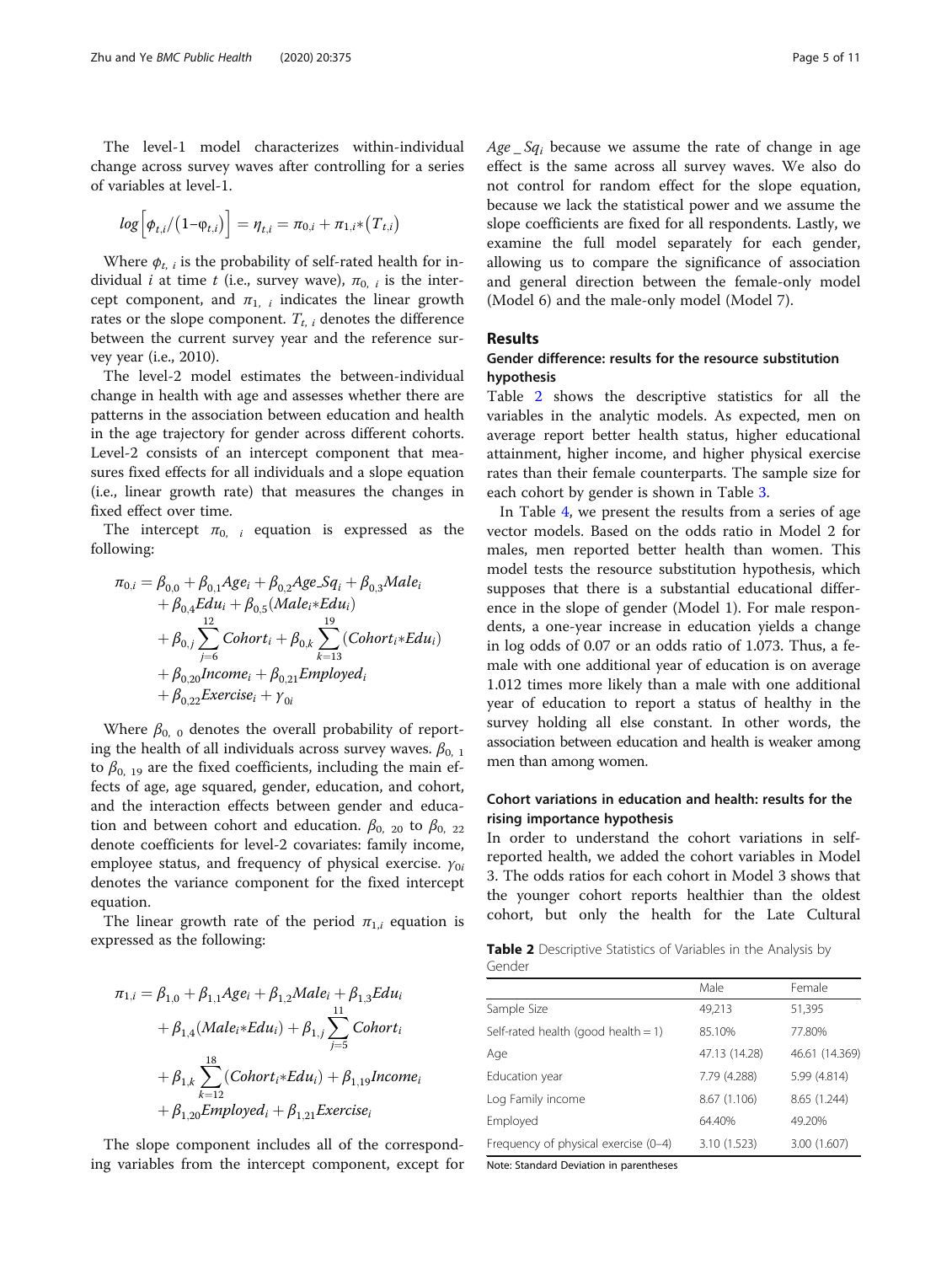|                                      | Full sample    | Male           | Female         |
|--------------------------------------|----------------|----------------|----------------|
| Sample Size                          | 100,608        | 49.213         | 51,395         |
| Old China: 1908-1938                 | 4476 (4.4%)    | 2122 (4.3%)    | 2354 (4.6%)    |
| New China: 1939-1946                 | 8193 (8.1%)    | 4308 (8.8%)    | 3885 (7.6%)    |
| The 'Lost' Generation: 1947-1955     | 18,165 (18.1%) | 8886 (18.1%)   | 9279 (18.1%)   |
| Early Cultural Revolution: 1956-1960 | 9693 (9.6%)    | 4868 (9.9%)    | 4825 (9.4%)    |
| Late Cultural Revolution: 1961-1966  | 15,110 (15%)   | 7205 (14.6%)   | 7905 (15.4%)   |
| Fronomic Reform: 1967-1976           | 23,385 (23.2%) | 11,224 (22.8%) | 12,161 (23.7%) |
| Early Opening-Ups: 1977-1983         | 11,020 (11.0%) | 5441 (11.1%)   | 5579 (10.9%)   |
| Late Opening-Ups: 1984-1994          | 10,566 (10.5%) | 5159 (10.5%)   | 5407 (10.5%)   |
|                                      |                |                |                |

<span id="page-5-0"></span>Table 3 Sample Size for Each Cohort by Gender (Observations)

Note: Percentage in parentheses

Revolution (1961–1966) cohort is statistically significant from that of the oldest cohort.

To test the rising importance hypothesis, which supposes that the association between education and health becomes stronger over time for a given population, we included interaction effects between education and cohort in Model 4. We found that the association between education and health did not change significantly for cohorts before 1955, and the association became stronger for younger cohorts. For the 1956–1960 cohort, a oneunit increase in education increased the odds of reporting good health by 3.8% ( $P < 0.05$ ). The odds ratio for the 1908–1938 cohort was 1.058 ( $P < 0.001$ ). The odds ratio of a one-unit education gain for cohort 1956–1960 over the odds ratio of a one-unit education gain for the 1908–1938 cohort was 1.063 (P < 0.001). In other words, respondents from cohort 1956–1960 with one additional year of education were on average 1.038 times more likely than respondents from cohort 1908–1938 with one additional year of education to report healthy in the survey holding all else constant. With one additional year of education, respondents from the 1967–1976 cohort and the 1977–1983 cohort were on average 1.058 times and 1.063 times respectively more likely to report as healthy compared with respondents from the 1908– 1938 cohort. We also noted that the rising trend disappeared in the youngest cohort.

#### Gender difference in education and health across cohorts

We also established full models separately for men and women. Model 4 showed that the odds ratios of the interaction between education and cohort were significantly more than 1 among women for the 1956–1960, 1967–1976 and 1977–1983 cohorts. The results in Model 5 suggested that education's positive effects on health increased for the 1956–1960, 1967–1976 and 1977–1983 cohorts. Female respondents from the 1956– 1960, 1967–1976 and 1977–1983 cohorts with one additional year of education were on average 1.063 times,

1.088 times, and 1.102 times more likely than respondents from the 1908–1938 cohort  $(P < 0.05)$  to report better health, respectively. The pattern for the relationship between education and health for the female subsample was the same as that of the full sample. As with the rising importance hypothesis, the rising trend also disappeared in the youngest cohort. In Model 6, education was not positively related to good health for men  $(P > 0.1)$ . The interactional effects between education and cohort were not statistically significant. In other words, the education effects were the same across all eight cohorts among men, but there was a gender difference in education and health across cohorts. The gender difference became statistically significant in the slope model, but it was not statistically significant in the intercept model.

## **Discussion**

This study tests the gender disparity in the educationhealth relationship across cohorts in China and assesses the resource substitution hypothesis and rising importance hypothesis in the Chinese context. Results reveal that the education effect on health is stronger among women than among men, which means the resource substitution hypothesis is supported in the Chinese context, and the result is consistent with related U.S. studies. However, compared to previous findings about the rising importance hypothesis from the United States, there are two notable differences in the Chinese context. First, the effect of education on health has not increased from the oldest cohort to the youngest cohort, and the gaps in health remained stable for some cohorts. Second, for the rising importance hypothesis, there is a gender difference in the educational effects on health across cohorts in the Chinese context.

We think potential explanations for the U.S.-China differences lie in the role of sociocultural and policy change. There are two crucial reasons which can explain the rising importance phenomenon in U.S. First is the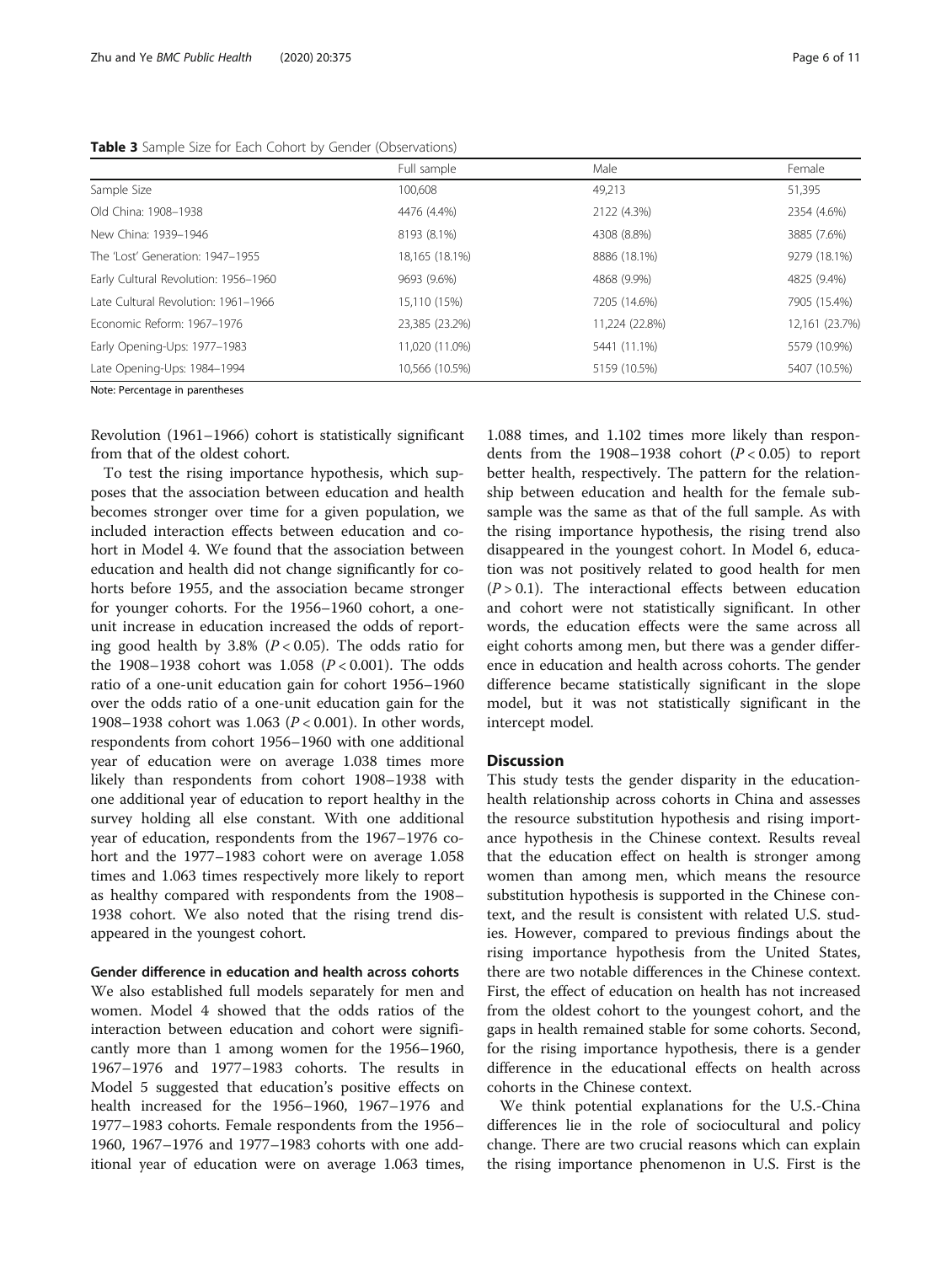| ï<br>i                                                             |  |
|--------------------------------------------------------------------|--|
| j<br>ï                                                             |  |
|                                                                    |  |
|                                                                    |  |
| うりり                                                                |  |
|                                                                    |  |
| ֖֖֖֖֪ׅׅ֪ׅ֪ׅ֪ׅ֪֪֪ׅ֪֪֪֪֪֪֪֪֪֪֪֪֪֪ׅ֧֚֚֚֚֚֚֚֚֚֚֚֚֚֚֚֚֚֚֚֚֡֝֝֕֝֬֓֓<br>ì |  |
|                                                                    |  |
| j<br>j<br>١<br>Ì                                                   |  |
| I<br>Ï<br>Ì                                                        |  |
| i<br>١<br>١                                                        |  |
| ļ<br>J<br>J<br>١                                                   |  |
| ١<br>j<br>5                                                        |  |
| ۱                                                                  |  |
| ž<br>j<br>j<br>I                                                   |  |
|                                                                    |  |
| ١                                                                  |  |
| j<br>ļ                                                             |  |
| ì<br>l                                                             |  |
| ś                                                                  |  |
| ֚֘֝֬<br>Ś<br>ׇׇ֚֘֕֡<br>١<br>I                                      |  |
| i<br>j<br>İ                                                        |  |
|                                                                    |  |
| S                                                                  |  |
|                                                                    |  |
| <b>בוחי</b><br>$\vdots$                                            |  |
|                                                                    |  |

<span id="page-6-0"></span>

|                                                                       | Full Sample |       |          |                  |                |          |          |       |            |            |       |          |            |       |            | Female Only      |       |               | Male Only |       |           |
|-----------------------------------------------------------------------|-------------|-------|----------|------------------|----------------|----------|----------|-------|------------|------------|-------|----------|------------|-------|------------|------------------|-------|---------------|-----------|-------|-----------|
|                                                                       | Model       |       |          | $\sim$<br>Model: |                |          | Model    |       |            | 4<br>Model |       |          | 5<br>Model |       |            | $\circ$<br>Model |       |               | Model     |       |           |
|                                                                       | Coef.       | CŘ.   | $\Delta$ | Coef.            | $\overline{O}$ | $\Delta$ | Coef.    | O.R.  | $\!\Delta$ | Coef.      | CR.   | $\Delta$ | Coef.      | O.R.  | $\!\Delta$ | Coef.            | GŔ.   | $\square$     | Coef.     | C.R.  | $\Delta$  |
| Fixed Effect Component                                                |             |       |          |                  |                |          |          |       |            |            |       |          |            |       |            |                  |       |               |           |       |           |
| For Intercept                                                         |             |       |          |                  |                |          |          |       |            |            |       |          |            |       |            |                  |       |               |           |       |           |
| Intercept Mean                                                        | 0.828       | 2.289 | ***      | 0.697            | 2.008          | ***      | 1.024    | 2.784 | ***        | 1.162      | 3.195 | ***      | $-0.533$   | 0.587 | $\ast$     | $-0.183$         | 0.833 |               | $-0.673$  | 0.510 |           |
| Age (Centered at 22)                                                  | $-0.043$    | 0.958 |          | $-0.041$         | 0.959          | ***      | $-0.047$ | 0.954 | $***$      | $-0.046$   | 0.955 | $***$    | $-0.040$   | 0.961 | $***$      | $-0.053$         | 0.948 | $***$         | $-0.020$  | 0.980 | $\ast$    |
| Age Squared                                                           | 0.001       | 1.001 | ł        | 0.001            | 1.001          | ***      | 0.001    | 1.001 | $**$       | 0.001      | 1.001 | ***      | 0.001      | 1.001 | $***$      | 0.001            | 1.001 | ***           | 0.001     | 1.001 | $\ast$    |
| Male                                                                  | 0.399       | 1.490 | ***      | 0.446            | 1.561          | ***      | 0.392    | 1.480 | ***        | 0.392      | 1.479 | ***      | 0.384      | 1.469 | $***$      |                  |       |               |           |       |           |
| Education (Years)                                                     | 0.091       | 1.095 | ***      | 0.086            | 1.089          | $***$    | 0.085    | 1.088 | $***$      | 0.055      | 1.056 | $***$    | 0.038      | 1.039 | $*$        | 0.016            | 1.017 |               | 0.048     | 1.049 | $\ast$    |
| Male*Education                                                        |             |       |          | $-0.016$         | 0.984          | $***$    | $-0.006$ | 0.994 |            | $-0.004$   | 0.996 |          | $-0.005$   | 0.995 |            |                  |       |               |           |       |           |
| Cohort (Old China: 1908-38)                                           |             |       |          |                  |                |          |          |       |            |            |       |          |            |       |            |                  |       |               |           |       |           |
| New China:1939-46                                                     |             |       |          |                  |                |          | $-0.109$ | 0.897 |            | $-0.171$   | 0.843 |          | $-0.131$   | 0.877 |            | $-0.147$         | 0.863 |               | $-0.145$  | 0.865 |           |
| Lost Generation: 1947-55                                              |             |       |          |                  |                |          | $-0.172$ | 0.842 |            | $-0.241$   | 0.786 | $^{+}$   | $-0.184$   | 0.832 |            | $-0.364$         | 0.695 | $^{+}$        | 0.063     | 1.065 |           |
| Early Cultural Revolution: 1956-60                                    |             |       |          |                  |                |          | $-0.318$ | 0.728 | $^{+}$     | $-0.504$   | 0.604 | $* *$    | $-0.435$   | 0.648 | $\ast$     | $-0.724$         | 0.485 | ⇟             | 0.035     | 1.035 |           |
| Late Cultural Revolution: 1961-66                                     |             |       |          |                  |                |          | $-0.416$ | 0.659 | $\ast$     | $-0.476$   | 0.621 | $\ast$   | $-0.357$   | 0.700 |            | $-0.739$         | 0.478 | $\frac{*}{*}$ | 0.290     | 1.336 |           |
| Economic Reform: 1967-76                                              |             |       |          |                  |                |          | $-0.420$ | 0.657 |            | $-0.709$   | 0.492 | $* *$    | $-0.510$   | 0.601 | $\ast$     | $-0.989$         | 0.372 | ∗             | 0.242     | 1.274 |           |
| Early Opening-Ups: 1977-83                                            |             |       |          |                  |                |          | $-0.366$ | 0.693 |            | $-0.702$   | 0.496 | $\ast$   | $-0.388$   | 0.678 |            | $-1.021$         | 0.360 | $\ast$        | 0.546     | 1.726 |           |
| Late Opening-Ups: 1984-94                                             |             |       |          |                  |                |          | $-0.131$ | 0.877 |            | $-0.127$   | 0.881 |          | 0.246      | 1.279 |            | $-0.279$         | 0.756 |               | 0.804     | 2.234 |           |
| Interaction: Education*Cohort                                         |             |       |          |                  |                |          |          |       |            |            |       |          |            |       |            |                  |       |               |           |       |           |
| Education*New China                                                   |             |       |          |                  |                |          |          |       |            | 0.016      | 1.016 |          | 0.021      | 1.022 |            | 0.038            | 1.038 |               | 0.025     | 1.025 |           |
| Education*Lost Generation                                             |             |       |          |                  |                |          |          |       |            | 0.013      | 1.013 |          | 0.017      | 1.017 |            | 0.040            | 1.040 |               | 0.004     | 1.004 |           |
| Education*Early Cultural Revolution                                   |             |       |          |                  |                |          |          |       |            | 0.038      | 1.038 | *        | 0.045      | 1.046 | $\ast$     | 0.061            | 1.063 | $\ast$        | 0.026     | 1.027 |           |
| Education*Late Cultural Revolution                                    |             |       |          |                  |                |          |          |       |            | 0.018      | 1.018 |          | 0.022      | 1.023 |            | 0.038            | 1.039 |               | 0.002     | 1.002 |           |
| Education*Economic Reform                                             |             |       |          |                  |                |          |          |       |            | 0.057      | 1.058 | $***$    | 0.059      | 1.061 | $***$      | 0.084            | 1.088 | ***           | 0.033     | 1.033 |           |
| Education*Early Opening-Ups                                           |             |       |          |                  |                |          |          |       |            | 0.062      | 1.063 | ***      | 0.058      | 1.059 | $\ast$     | 0.097            | 1.102 | ***           | 0.022     | 1.022 |           |
| Education*Late Opening-Ups                                            |             |       |          |                  |                |          |          |       |            | 0.024      | 1.024 |          | 0.019      | 1.020 |            | 0.039            | 1.040 |               | 0.027     | 1.027 |           |
| Family Income                                                         |             |       |          |                  |                |          |          |       |            |            |       |          | 0.157      | 1.170 | ***        | 0.158            | 1.172 | $***$         | 0.155     | 1.168 | ***       |
| Employed                                                              |             |       |          |                  |                |          |          |       |            |            |       |          | 0.262      | 1.299 | $***$      | 0.166            | 1.180 | $***$         | 0.393     | 1.481 | $***$     |
| Physical Exercise                                                     |             |       |          |                  |                |          |          |       |            |            |       |          | 0.050      | 1.051 | $***$      | 0.051            | 1.052 | $***$         | 0.049     | 1.051 | $^\ast\!$ |
| For Linear Growth Rates or Slope (Timestamp = Survey Waves 2010-2016) |             |       |          |                  |                |          |          |       |            |            |       |          |            |       |            |                  |       |               |           |       |           |
| Slope Mean                                                            | $-0.009$    | 2.289 |          | $-0.016$         | 0.984          | ***      | $-0.059$ | 0.943 | $^{+}$     | $-0.057$   | 0.945 |          | 0.048      | 1.049 |            | 0.016            | 1.016 |               | 0.113     | 1.119 | $^{+}$    |
| Age (Centered at 22)                                                  | $-0.001$    | 0.999 |          |                  |                |          | 0.001    | 1.001 |            | 0.001      | 1.001 |          | 0.000      | 1.000 |            | 0.002            | 1.002 |               | $-0.002$  | 0.998 |           |
| Male                                                                  | $-0.002$    | 0.998 |          |                  |                |          | 0.016    | 1.016 |            | 0.016      | 1.016 |          | 0.017      | 1.017 |            |                  |       |               |           |       |           |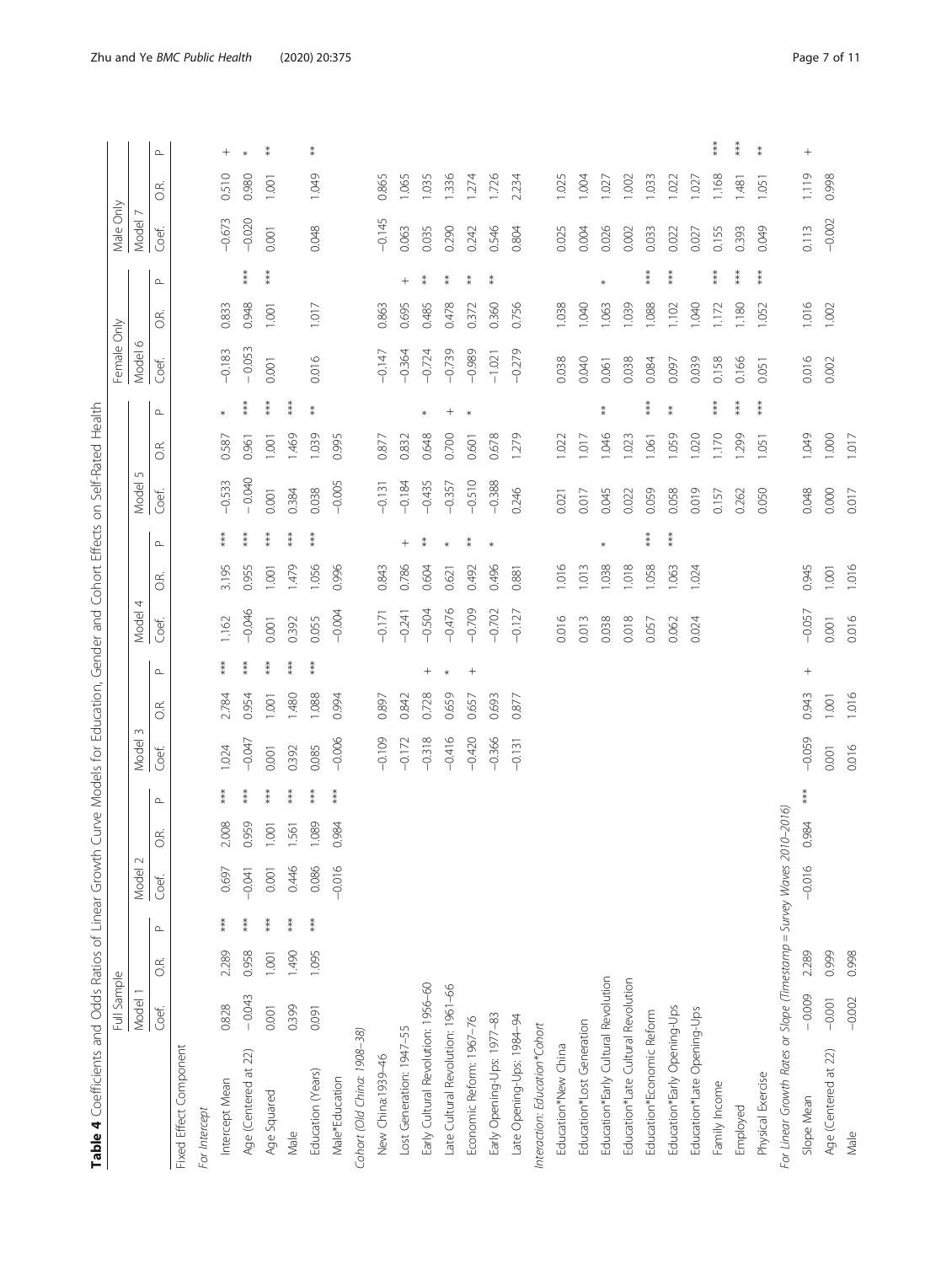| i<br>١                              |  |
|-------------------------------------|--|
|                                     |  |
|                                     |  |
| I                                   |  |
| ١                                   |  |
| J                                   |  |
|                                     |  |
| Ì<br>ׇ֡                             |  |
|                                     |  |
| ı                                   |  |
| l                                   |  |
|                                     |  |
| l                                   |  |
| ١<br>ׇ֚֘                            |  |
| j<br>֠                              |  |
| ı<br>Ï<br>$\mathbf \zeta$<br>Ï<br>I |  |
|                                     |  |
| ١<br>֚֬֕                            |  |
| $\overline{1}$<br>j<br>١            |  |
|                                     |  |
| ١                                   |  |
| ۱                                   |  |
| ١<br>I                              |  |
|                                     |  |
| ۱                                   |  |
| ١<br>1                              |  |
| J                                   |  |
| $\overline{\phantom{a}}$            |  |
| I                                   |  |
| ١<br>ׇ֬֘֕֜                          |  |
| ١<br>$\overline{a}$<br>٦<br>Ĵ       |  |
| j<br>l<br>ļ                         |  |
| İ<br>į                              |  |
| i<br>j<br>ׇ֘֝֕֕֜                    |  |
| )<br>j<br>j                         |  |
| I<br>í<br>:<br>Ĕ                    |  |
| ۵<br>ľ<br>ı                         |  |

| Table 4 Coefficients and Odds Ratios of Linear Growth | Full Sample |                  |            |         |                               |                 |                 | Curve Models for Education, Gender and Cohort Effects on Self-Rated Health (Continued) |   |                 |       |                           |       |        | Female Only             |       |        | Male Only  |       |            |
|-------------------------------------------------------|-------------|------------------|------------|---------|-------------------------------|-----------------|-----------------|----------------------------------------------------------------------------------------|---|-----------------|-------|---------------------------|-------|--------|-------------------------|-------|--------|------------|-------|------------|
|                                                       | Model 1     |                  | Model 2    |         |                               | $\sim$<br>Model |                 | Model                                                                                  | 4 |                 |       | $\mathsf{L}\cap$<br>Model |       |        | $\circ$<br><b>Model</b> |       |        | Model      |       |            |
|                                                       | Coef.       | $\!\Delta$<br>S. | Coef.      | œ,<br>Ö | $\mathop{\hbox{$\triangle$}}$ | Coef.           | ЭŔ.             | Coef.                                                                                  |   | C.R.            | Coef. |                           | C.R   |        | Coef.                   | GŔ.   |        | Coef.      | C.R.  | $\!\Delta$ |
| Education (Years)                                     | $-0.001$    | 0.999            |            |         |                               | 0.001           | $1.00^{-}$      | 0.001                                                                                  |   | $1.00-$         | 0.002 |                           | 1.002 |        | 0.005                   | 1.005 |        | $-0.003$   | 0.997 |            |
| Male*Education                                        |             |                  |            |         |                               | $-0.003$        | $\ast$<br>0.997 | $-0.003$                                                                               |   | 0.997           |       | $-0.003$                  | 0.997 | $\ast$ |                         |       |        |            |       |            |
| Cohort (Old China: 1908-38)                           |             |                  |            |         |                               |                 |                 |                                                                                        |   |                 |       |                           |       |        |                         |       |        |            |       |            |
| New China:1939-46                                     |             |                  |            |         |                               | 0.004           | 1.004           | 0.014                                                                                  |   | 1.014           | 0.005 |                           | 1.005 |        | 0.012                   | .012  |        | $-0.002$   | 0.998 |            |
| Lost Generation: 1947-55                              |             |                  |            |         |                               | 0.017           | $-017$          | 0.004                                                                                  |   | 1.004           |       | $-0.014$                  | 0.986 |        | 0.011                   | 1.011 |        | $-0.048$   | 0.953 |            |
| Early Cultural Revolution: 1956-60                    |             |                  |            |         |                               | 0.035           | 1.036           | 0.044                                                                                  |   | 1.045           | 0.020 |                           | 1.020 |        | 0.072                   | .075  |        | $-0.077$   | 0.926 |            |
| Late Cultural Revolution: 1961-66                     |             |                  |            |         |                               | 0.051           | 1.052           | 0.031                                                                                  |   | $^{+}$<br>1.032 |       | $-0.002$                  | 0.998 |        | 0.036                   | .037  |        | $-0.048$   | 0.953 |            |
| Economic Reform: 1967-76                              |             |                  |            |         |                               | 0.076           | 1.079           | 0.084<br>$^{+}$                                                                        |   | 1.087           | 0.040 |                           | 1.041 |        | 0.099                   | 104   |        | $-0.048$   | 0.953 |            |
| Early Opening-Ups: 1977-83                            |             |                  |            |         |                               | 0.085           | .089            | 0.093                                                                                  |   | 1.098           | 0.034 |                           | 1.034 |        | 0.092                   | .096  |        | $-0.060$   | 0.942 |            |
| Late Opening-Ups: 1984-94                             |             |                  |            |         |                               | 0.022           | 1.023           | 0.048                                                                                  |   | 1.050           |       | $-0.019$                  | 0.981 |        | $-0.024$                | 0.976 |        | 0.054      | 1.055 |            |
| Interaction: Education*Cohort                         |             |                  |            |         |                               |                 |                 |                                                                                        |   |                 |       |                           |       |        |                         |       |        |            |       |            |
| Education*New China                                   |             |                  |            |         |                               |                 |                 | $-0.003$                                                                               |   | 0.997           |       | $-0.003$                  | 0.997 |        | $-0.005$                | 0.995 |        | $-0.003$   | 0.997 |            |
| Education*Lost Generation                             |             |                  |            |         |                               |                 |                 | 0.003                                                                                  |   | 1.003           | 0.003 |                           | 1.003 |        | 0.000                   | 1.000 |        | 0.003      | 003   |            |
| Education*Early Cultural Revolution                   |             |                  |            |         |                               |                 |                 | $-0.002$                                                                               |   | 0.998           |       | $-0.003$                  | 0.997 |        | $-0.006$                | 0.994 |        | 0.002      | 1.002 |            |
| Education*Late Cultural Revolution                    |             |                  |            |         |                               |                 |                 | 0.003                                                                                  |   | 1.003           | 0.002 |                           | 1.002 |        | $-0.001$                | 0.999 |        | 0.001      | 001   |            |
| Education*Economic Reform                             |             |                  |            |         |                               |                 |                 | $-0.002$                                                                               |   | 0.998           |       | $-0.002$                  | 0.998 |        | $-0.007$                | 0.993 |        | 0.000      | 000   |            |
| Education*Early Opening-Ups                           |             |                  |            |         |                               |                 |                 | $-0.002$                                                                               |   | 0.998           |       | $-0.002$                  | 0.998 |        | $-0.001$                | 0.999 |        | $-0.004$   | 0.996 |            |
| Education*Late Opening-Ups                            |             |                  |            |         |                               |                 |                 | $-0.003$                                                                               |   | 0.997           |       | $-0.004$                  | 0.996 |        | 0.000                   | 1.000 |        | $-0.018$   | 0.982 |            |
| Family Income                                         |             |                  |            |         |                               |                 |                 |                                                                                        |   |                 |       | $-0.006$                  | 0.994 |        | $-0.007$                | 0.993 | $^{+}$ | $-0.004$   | 0.996 |            |
| Employed                                              |             |                  |            |         |                               |                 |                 |                                                                                        |   |                 |       | $-0.009$                  | 0.991 | *      | $-0.006$                | 0.994 |        | $-0.014$   | 0.986 |            |
| Physical Exercise                                     |             |                  |            |         |                               |                 |                 |                                                                                        |   |                 |       | $-0.008$                  | 0.992 |        | $-0.008$                | 0.992 | $\ast$ | $-0.007$   | 0.993 | *          |
| Total Variance                                        | 1.617       |                  | $1.677***$ |         |                               | $1.679***$      |                 | $1.679***$                                                                             |   |                 |       | $1.658***$                |       |        | $1.605***$              |       |        | $1.723***$ |       |            |
| Sample Size                                           | 100,608     |                  |            |         |                               |                 |                 |                                                                                        |   |                 |       |                           |       |        | 51,395                  |       |        | 49,213     |       |            |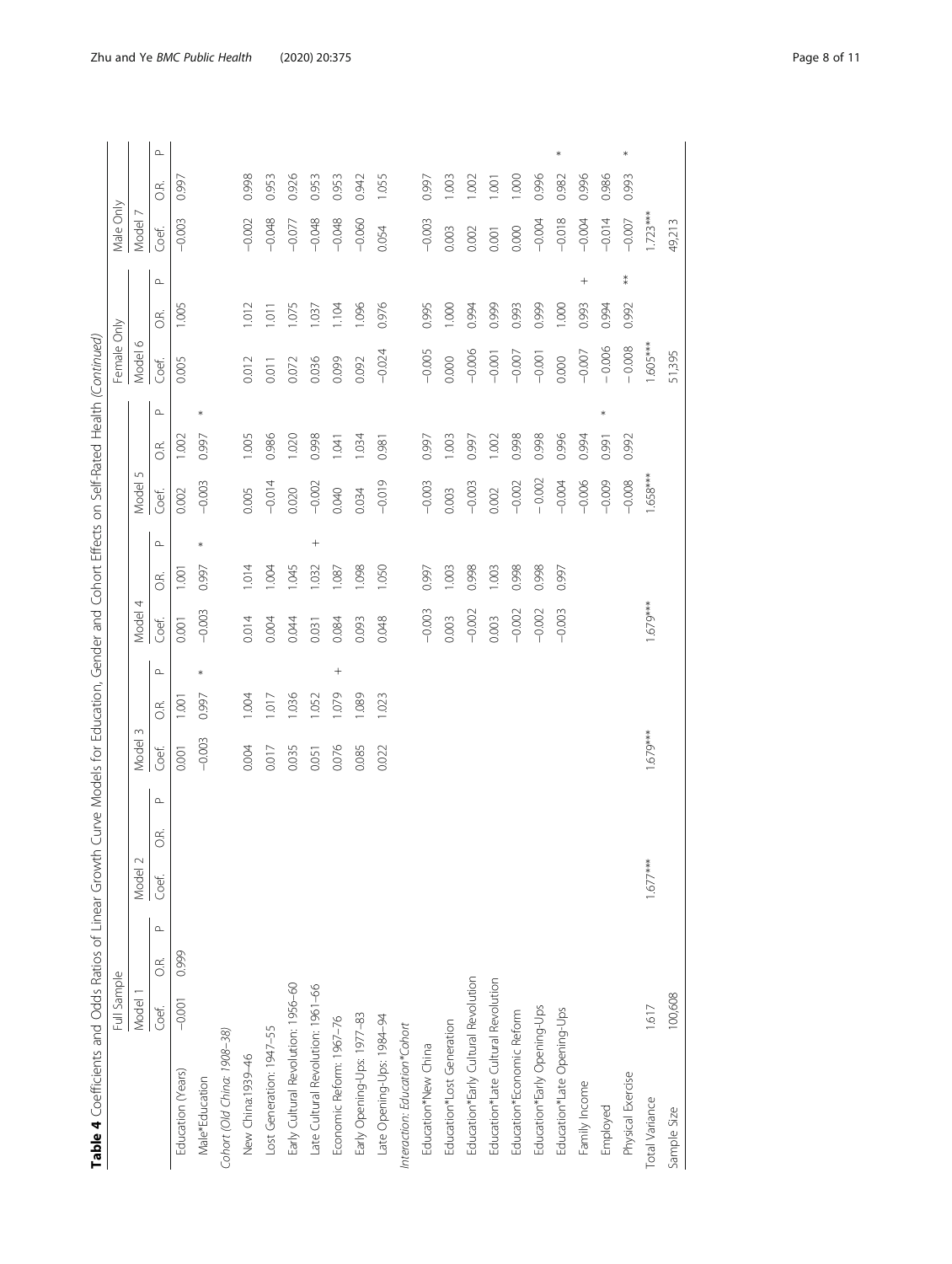relationship between education and income has intensified over the years [[23\]](#page-9-0), and the same intensity also occurred in the relationship between the educational and health-related behaviors [[8\]](#page-9-0). Another reason is the education expansion resulting in an increased adverse selection of the lower-educated individuals, which resulted in the expanding inequality in health-related resources between highly educated and uneducated individuals [\[41](#page-10-0)]. However, in China the association between education and health-related resources may be one of the reasons for the complex trend across cohorts. Eating dinner and drinking wine with friends, colleagues, and superiors is a crucial way to maintain a social network and to obtain resources in Chinese society but can be a negative effect for health outcomes [[42\]](#page-10-0).

Before the Reform and Opening-Up, individuals had limited access to food and clothing under the socialist economy. After decades of Opening-Up, more people began to enjoy abundant material prosperity [\[43](#page-10-0)]. Individuals with higher education and more purchasing power were more likely to participate in social gatherings, indulge in unhealthy diets, and consume more alcohol [[40\]](#page-10-0). Furthermore, these behaviors are empirically found to be more pronounced among men than women [[42\]](#page-10-0), which could possibly be supported by a strong positive relationship between education and drinking in the male sample in our study.

As for the cohort patterns, we argued that the drastic educational landscape changes in China affect the relationship between education and health-related resources. The rapid increase in social and economic benefits from education for the 1967–1976 cohort may be due to the recovery of the college entrance exam in 1977. Although there were less than 1.4 million students who graduated from college prior to 2003, credentials became more critical for finding jobs after the Opening-Up and Reform periods in 1978. Members of the 1967–1976 and 1977–1983 cohorts who graduated from college could acquire well-paying jobs compared with cohort members who did not receive a college degree. However, with educational expansion starting in 1999 in China, the number of people receiving a college education had been increasing rapidly. According to the Chinese Educational Statistics Report (2018), the number of people receiving a college education rose from 1.08 million in 1998 to 7.62 million in 2017 [\[28\]](#page-10-0). Compared with older cohorts, the children of Later Opening-Ups (1984–1994) could receive an education more easily, but the valuation of the same academic degree had decreased. Educational expansion resulted in the phenomenon of overeducation, which lessens the income benefits from educational attainment due to the mass of individuals who have similar credentials vying for similar, limited opportunities. Members of the youngest cohort faced more competition in the labor market than the members of the Early Opening-Ups, for whom the adverse effects from educational expansion had not caught up. Educational expansion weakens the role of education in improving access to both socioeconomic and health-related resources [[30,](#page-10-0) [44](#page-10-0)]. The rate of returns for education even declined in 2009 [\[25](#page-9-0)]. As a result, the rising trend disappeared for the 1984–1994 cohort.

The gender difference in education and health across cohorts can be attributed to women experiencing greater difficulty with gaining access to educational and healthrelated resources. Results show that the links between education and health are stronger among women than among men in China, which support the 'resource substitution hypothesis' from the perspective of cohorts. Women have been in a socially disadvantaged position for decades [\[45](#page-10-0)], so they have fewer resources to rely on. On the contrary, men have more resources presently and historically, so education is less important for men than for women. Another possible reason for this gender disparity is females' disadvantages in the labor market. Due to governmental deregulation of the market, enterprises begin to employ more men than women, and discrimination against women in the labor market has increased since the "reform and open-up" [[46](#page-10-0), [47](#page-10-0)]. Moreover, education is more important for women in securing jobs than for men. Hence, education is more important for women than for men across cohorts.

The strength in the research is revealing the gender difference in education-health pattern, investigating the gender difference in the education-health patterns across cohorts, especially for the recent cohorts, and finding the difference between U.S. and China. However, there are also limitations in the research. The observation period has only 6 years. Thus, the age overlaps between cohorts – the points at which actual cohort effects can be identified – are small. Hence, an age vector graph can be useful to identify any age trajectories difference in cohort effects.

Although self-reported health is a valid measure of health status [[32\]](#page-10-0), it is susceptible to effects based on individual characteristics and cultural contexts. A study found that people with higher education and income tend to report their health optimistically in China [\[48](#page-10-0)]. Given its vulnerability to individual and social influences, the association between education and self-reported health may be receiving too much attention in the literature. The vignette method could be incorporated into studies in the future to provide more qualitative information if related items are included in the design of data collection instruments. The relationship between education and health is complex or potentially reciprocal people with higher education can improve their health, but people may drop out of high school due to severe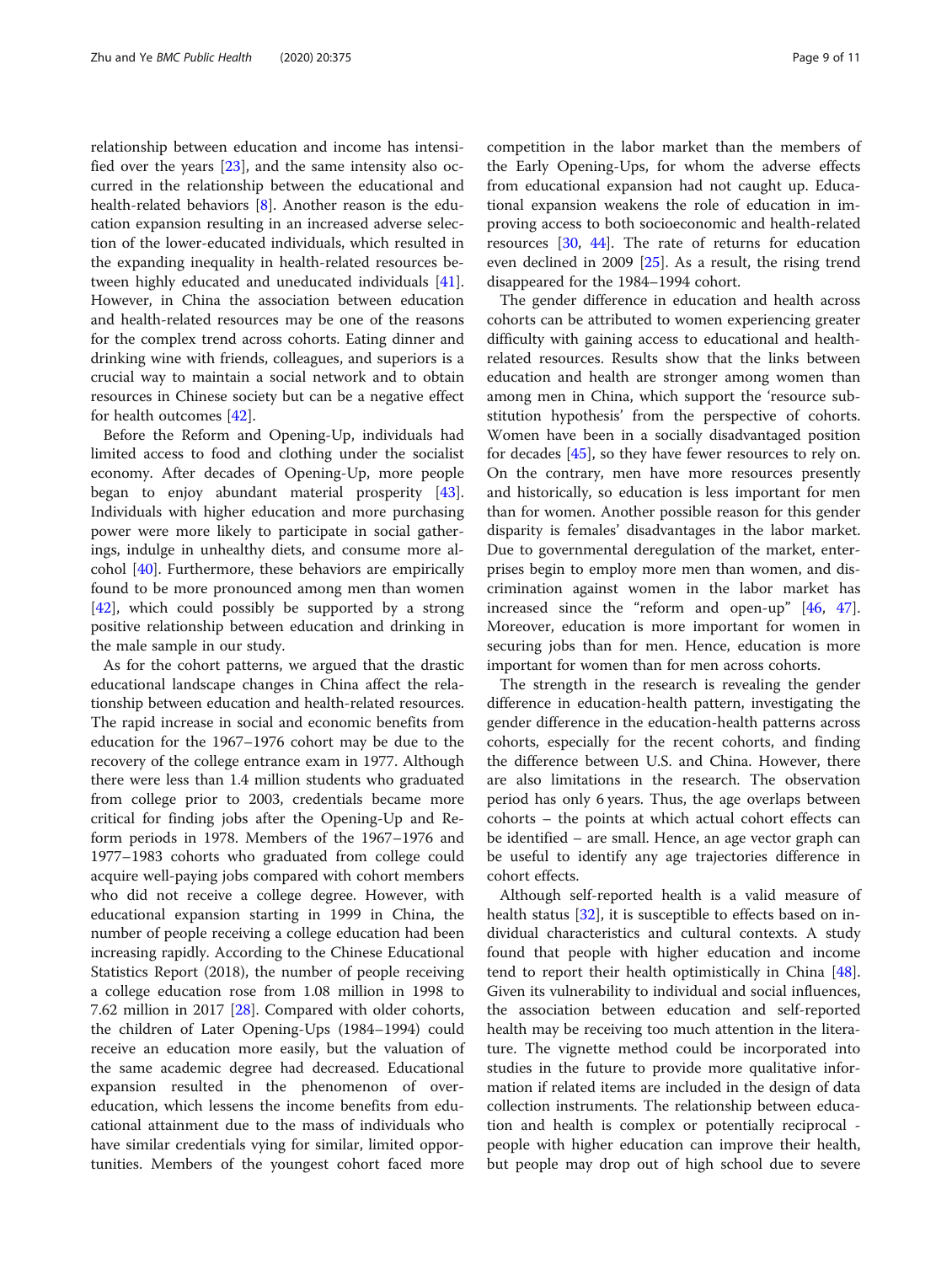<span id="page-9-0"></span>health problems. The primary goal of our study is to illustrate the demographic and cohort patterns for the education and health association. As such, we cannot establish a causal relationship between education and health, however different methods and data may allow for the conclusion of causal inferences in future studies.

## Conclusions

In conclusion, the results show that the education-health relationship is stronger among women than among men, and there is gender difference in the education-health patterns across cohorts. This different pattern suggests that broad contextual factors such as gender and cohort can significantly shape the education-health patterns in China. Our findings show that the gender difference in the association between education and health is significant, but China's unique history of educational and health development and cohort-specific formulative experience, may have also influenced these educationhealth patterns. Future studies may consider different theoretical frameworks, such as social transformation theory, to explain the gender disparity in educational benefits across cohorts.

#### Abbreviations

CFPS: Chinese Family Panel Survey; LGM: Linear Growth Curve Modeling

#### Acknowledgements

We would like to thank the anonymous reviewers for their helpful comments and suggestions on the manuscript.

#### Authors' contributions

ZBW provided the background information of the study; documented, analyzed and interpreted the data; discussed the results of the study; and was the major contributor in writing the manuscript. YYW analyzed, interpreted the data and provided English editing. Both authors read and approved the final manuscript.

#### Funding

Funding for this research was provided by the China Scholarship Council to the first author. The research is also supported by Small Research Grant from the Department of Sociology at UC Davis to the second author. We want to thank the Institute of Social Science Survey of Peking University for sharing the data.

#### Availability of data and materials

The datasets generated and /or analyzed during the current study are available in the Chinese Family Panel Survey, [http://www.isss.pku.edu.cn/](http://www.isss.pku.edu.cn/cfps/index.htm) [cfps/index.htm](http://www.isss.pku.edu.cn/cfps/index.htm).

#### Ethics approval and consent to participate

Not applicable.

#### Consent for publication

Not Applicable.

#### Competing interests

Both authors declare that they have no competing interests.

#### Author details

<sup>1</sup>School of Public Administration, Hunan Normal University, Lushan Road 36, Changsha 410081, Hunan, China. <sup>2</sup>Department of Sociology, University of California, Davis, 286 Social Science & Humanities Building, Davis 95616, USA.

Received: 15 October 2019 Accepted: 12 March 2020 Published online: 20 March 2020

#### References

- 1. Andersen RM. Revisiting the behavioral model and access to medical care: does it matter? J Health Soc Behav. 1995;36:1–10.
- 2. Landerman LR, Burns BJ, Swartz MS, Wagner HR, George LK. The relationship between insurance coverage and psychiatric disorder in predicting use of mental health services. Am J Psychiatry. 1994;151:1785..
- 3. Ross CE, Wu CL. The links between education and health. Am Sociol Rev. 1995;60:719–45.
- 4. Lin N, Ensel WM. Life stress and health: stressors and resources. Am Sociol Rev. 1989;54:382–99.
- 5. Ross CE, Mirowsky J. Why education is the key to socioeconomic differentials in health. Handb Med Sociol. 2010;6:33–51.
- 6. Chen F, Yang Y, Liu G. Social change and socioeconomic disparities in health over the life course in China: a cohort analysis. Am Sociol Rev. 2010; 75:126–50.
- 7. Johnson RJ, Wolinsky FD. Gender, race, and health: the structure of health status among older adults. Gerontologist. 1994;34:24–35.
- 8. Leopold L, Leopold T. Education and health across lives and cohorts: a study of cumulative (dis) advantage and its rising importance in Germany. J Health Soc Behav. 2018;59:94–112.
- 9. Ross CE, Mirowsky J. Sex differences in the effect of education on depression: resource multiplication or resource substitution? Soc Sci Med. 2006;63:1400–13.
- 10. Ross CE, Mirowsky J. Gender and the health benefits of education. Sociol Q. 2010;51:1–19.
- 11. Williams DR, Collins C. US socioeconomic and racial differences in health: patterns and explanations. Annu Rev Sociol. 1995;21:349–86.
- 12. Zheng L, Zheng X. The cohort variations of education related health gradients in China: analysis based on growth curve model. Popul Econ. 2018;227:69–79.
- 13. Braveman P. Health disparities and health equity: concepts and measurement. Annu Rev Public Health. 2006;27:167–94.
- 14. Schoenfeld DE, Malmrose LC, Blazer DG, Gold DT, Seeman TE. Self-rated health and mortality in the high-functioning elderly–a closer look at healthy individuals: MacArthur field study of successful aging. J Gerontol. 1994;49: M109–15.
- 15. Rose SJ, Hartmann HI. Still a man's labor market: the long-term earnings gap: Institute for Women's policy research; 2004.
- 16. Ross CE, Bird CE. Sex stratification and health lifestyle: consequences for men's and women's perceived health. J Health Soc Behav. 1994;35:161–78.
- 17. Mirowsky J, Ross CE. Education and self-rated health: cumulative advantage and its rising importance. Res Aging. 2008;30:93–122.
- 18. Bracke P, Pattyn E, von dem Knesebeck O. Overeducation and depressive symptoms: diminishing mental health returns to education. Sociol Health Illn. 2013;35:1242–59.
- 19. Bracke P, Van De Straat V, Missinne S. Education, mental health, and education-labor market misfit. J Health Soc Behav. 2014;55:442–59.
- 20. Delaruelle K, Buffel V, Bracke P. Educational expansion and the education gradient in health: a hierarchical age-period-cohort analysis. Soc Sci Med. 2015;145:79–88.
- 21. Goesling B. The rising significance of education for health? Soc Forces. 2007; 85:1621–44.
- 22. Lynch SM. Cohort and life-course patterns in the relationship between education and health: a hierarchical approach. Demography. 2003;40:309–31.
- 23. Hout M. Social and economic returns to college education in the United States. Annu Rev Sociol. 2012;38:379–400.
- 24. Davis-Friedmann D. Intergenerational inequalities and the Chinese revolution: the importance of age-specific inequalities for the creation and maintenance of social strata within a state-socialist society. Modern China. 1985;11:177–201.
- 25. Ding X, Suhong Y, Ha W. Trends in the Mincerian rates of return to education in urban China: 1989–2009. Front Educ China. 2013;8:378–97.
- 26. Deng Z, Treiman DJ. The impact of the cultural revolution on trends in educational attainment in the People's Republic of China. Am J Sociol. 1997;103:391–428.
- 27. Ministry of Education of the People's Republic of China. Educational statistics yearbook of China. Beijing: China Statistics Press; 2018.